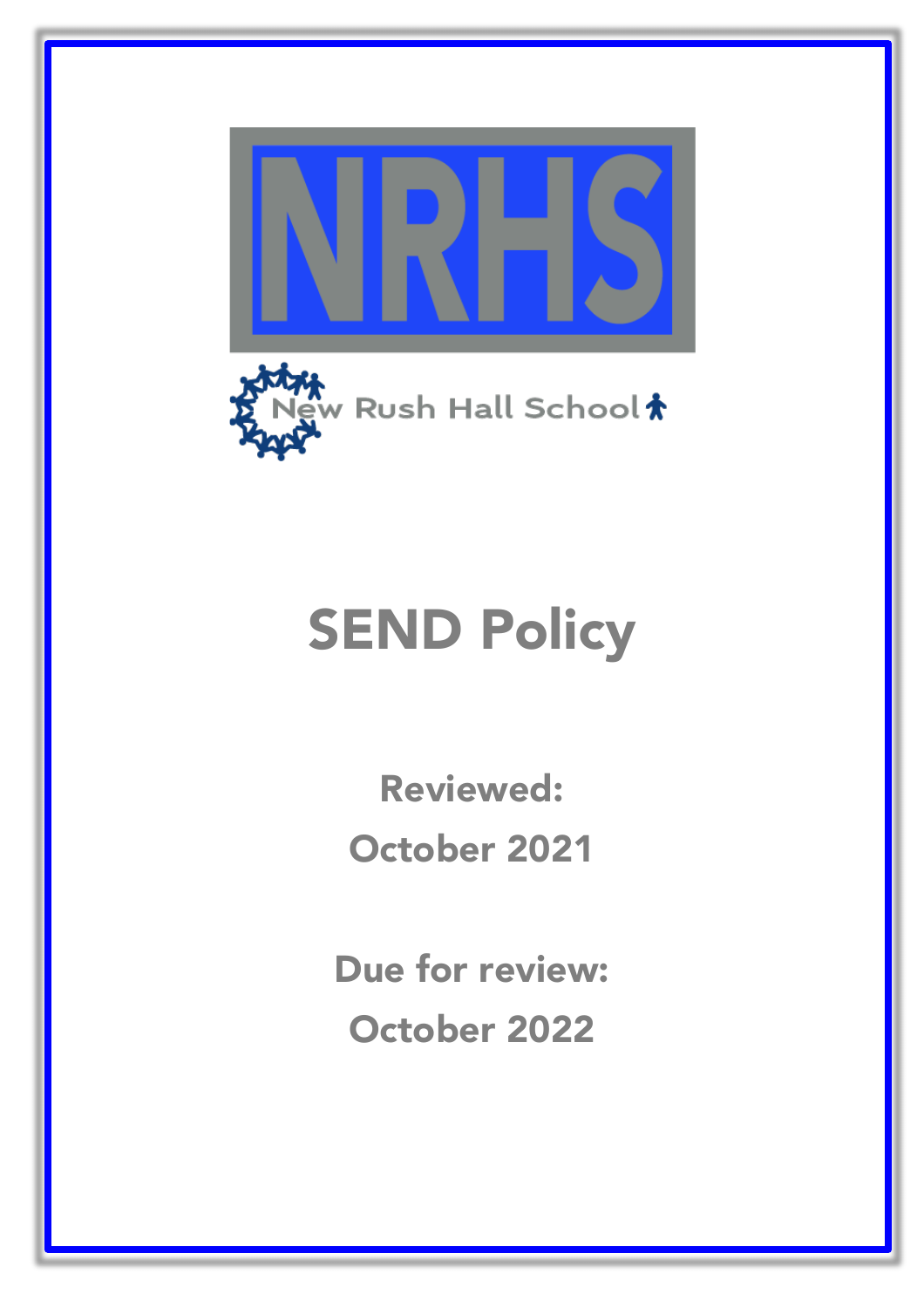# **CONTENTS**

| <b>AIMS</b>                             | 3                |
|-----------------------------------------|------------------|
| <b>LEGISLATION AND GUIDANCE</b>         | 3                |
| <b>DEFINITIONS</b>                      | 3                |
| ROLES AND RESPONSIBILITIES              | 3                |
| <b>SEND INFORMATION REPORT</b>          | $\boldsymbol{4}$ |
| <b>MONITORING ARRANGEMENTS</b>          | 8                |
| LINKS WITH OTHER POLICIES AND DOCUMENTS | 8                |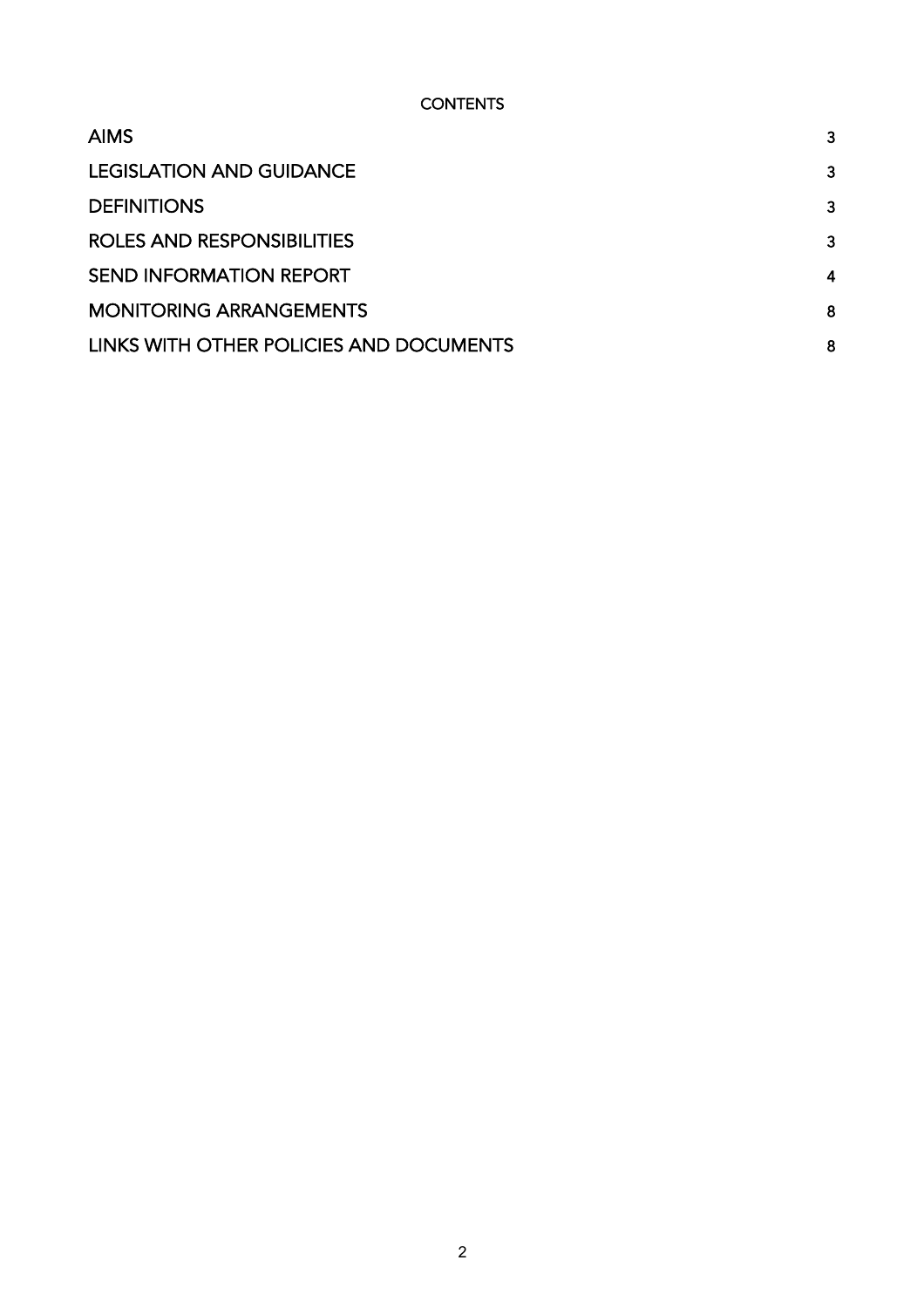## AIMS

Our Special Education Needs and Disabilities (SEND) Policy and Information Report aims to:

- Set out how our school will support and make provision for pupils with SEND.
- Explain the roles and responsibilities of everyone involved in providing for pupils with SEND.

At New Rush Hall School (NRHS) we aim to promote personal growth through achievement for all members of the school community. Through our SEND Policy we aim to ensure that all pupils have access to their full educational entitlement. The policy should provide for pupils, as part of a continuum of support, access to mainstream experience in school or college, and to vocational experiences and the world of work, where appropriate.

We believe that the SEND Policy should underpin and be reflected in all school practices and policies, and that it is an important way of demonstrating our on-going commitment to Equal Opportunities. While we know that all children who attend NRHS experience social, emotional, behavioural, and/or mental health difficulties (SEMH), it is important to recognise that many children have attendant learning difficulties and many also have social and communication difficulties. These need to be identified and addressed. We consider that the resources available to the school through the Pupil Premium should augment the provision to ensure that children with SEND are not further disadvantaged. We aim to do this in partnership with Parents/Carers the Local Authority (LA,) other schools and educational establishments and external agencies.

# LEGISLATION AND GUIDANCE

This Policy and Information Report is based on the statutory Special Educational Needs and Disability (SEND) Code of Practice and the following legislation:

- Part 3 of the Children and Families Act 2014, which sets out schools' responsibilities for pupils with SEND and disabilities.
- The Special Educational Needs and Disability Regulations 2014, which set out schools' responsibilities for education, Education Health and Care (EHC) plans, SEND co-ordinators (SENCOs) and the SEND information report.

# **DEFINITIONS**

A pupil has SEND if they have a learning difficulty or disability which calls for special educational provision to be made for them.

They have a learning difficulty or disability if they have:

- A significantly greater difficulty in learning than the majority of others of the same age, or
- A disability which prevents or hinders them from making use of facilities of a kind generally provided for others of the same age in mainstream schools.

Special educational provision is educational or training provision that is additional to, or different from, that made generally for other children or young people of the same age by mainstream schools.

# ROLES AND RESPONSIBILITIES

# 4.1 The SENCo

The SENCo is Ms Murphy (emmamurphy@nrhs.redbridge.sch.uk)

The Headteacher is Mr S Walters, who also oversees SENCo responsibilities (samwalters@nrhs.redbridge.sch.uk)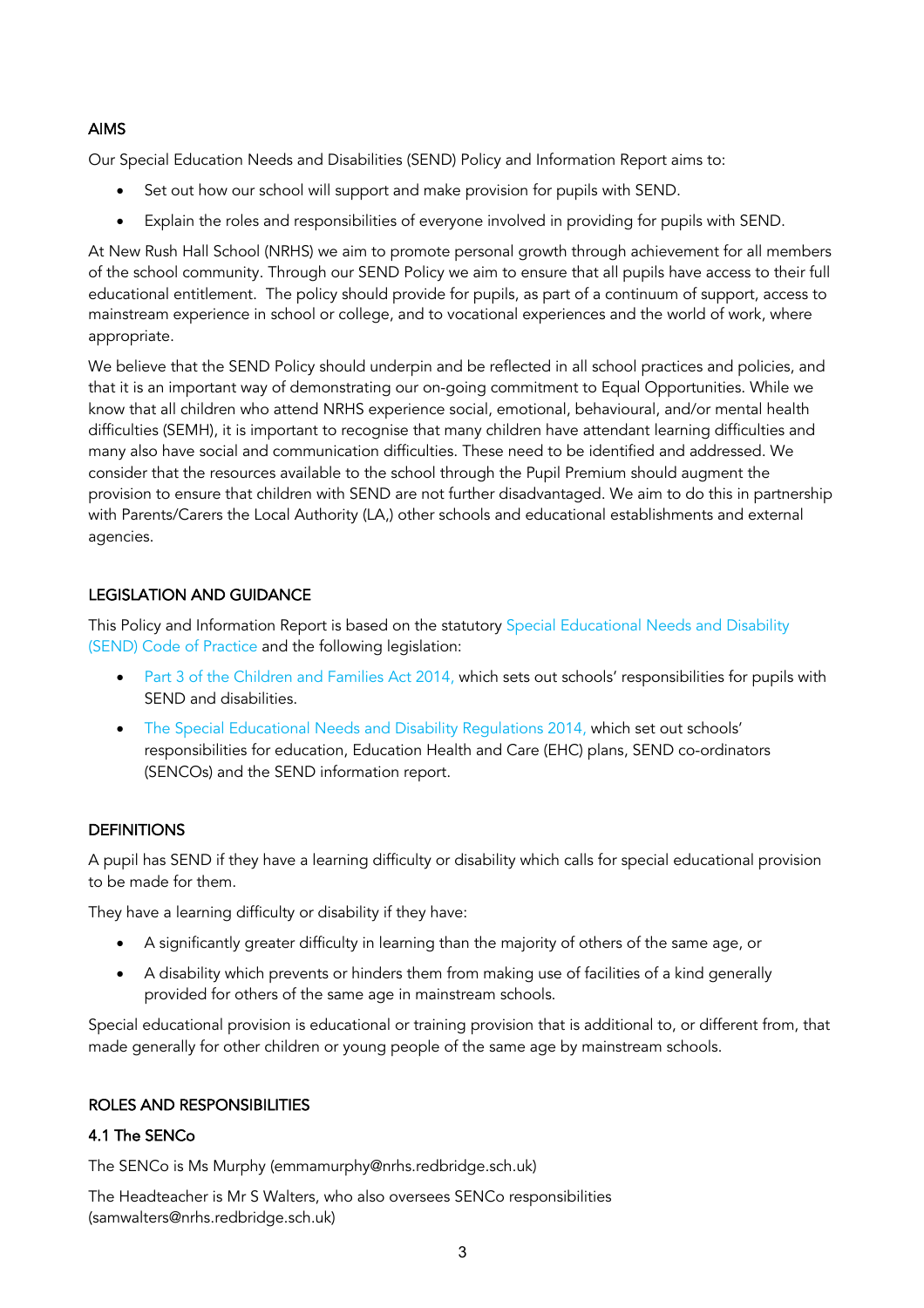They will:

- Work with the Senior Leadership Team (SLT) to determine the strategic development of the SEND Policy and provision in the school.
- Have day-to-day responsibility for the operation of this SEND Policy and the co-ordination of specific provision made to support individual pupils, all of whom have EHC plans.
- Provide professional guidance to colleagues and work with staff, Parents/Carers and other agencies to ensure that pupils with SEND receive appropriate support and high-quality teaching.
- Advise on the graduated approach to providing SEND support.
- Advise on the deployment of the school's delegated budget and other resources to meet pupils' needs effectively.
- Be the point of contact for external agencies, especially the LA and its support services.
- Liaise with potential next providers of education to ensure pupils and their Parents/Carers are informed about options and a smooth transition is planned.
- Work with the Headteacher and Governing Body to ensure that the school meets its responsibilities under the Equality Act 2010 with regard to reasonable adjustments and access arrangements.
- Ensure the school keeps the records of all pupils with SEND up to date.

## THE HEADTEACHER

The Headteacher will:

- Work with the SENCo and wider SLT to determine the strategic development of the SEND policy and provision in the school.
- Have overall responsibility for the provision and progress of learners with SEND.

#### CLASS TEACHERS

Each class teacher is responsible for:

- The progress and development of every pupil in their class.
- Working closely with any teaching assistants or specialist staff to plan and assess the impact of support and interventions and how they can be linked to classroom teaching.
- Working with the SENCo to review each pupil's progress and development and decide on any changes to provision.
- Ensuring they follow this SEND policy.

## SEND INFORMATION REPORT

#### 5.1 The kinds of SEND that are provided for

NRHS currently provides additional and/or different provision for pupils with SEMH and/or Attention Deficit Hyperactivity Disorder (ADHD).

## 5.2 Consulting and involving pupils and parents

Following referral, and where a place is available, an Intake Conference is organised by the Headteacher and all involved professionals are invited to attend to express their views and identify the needs of the pupil and how best to meet them. It is the intention that pupils maintain strong links with their mainstream school where possible and that both schools and involved agencies are able to work in partnership to ensure that the pupil's needs are met. The Intake Conference will decide if NRHS is an appropriate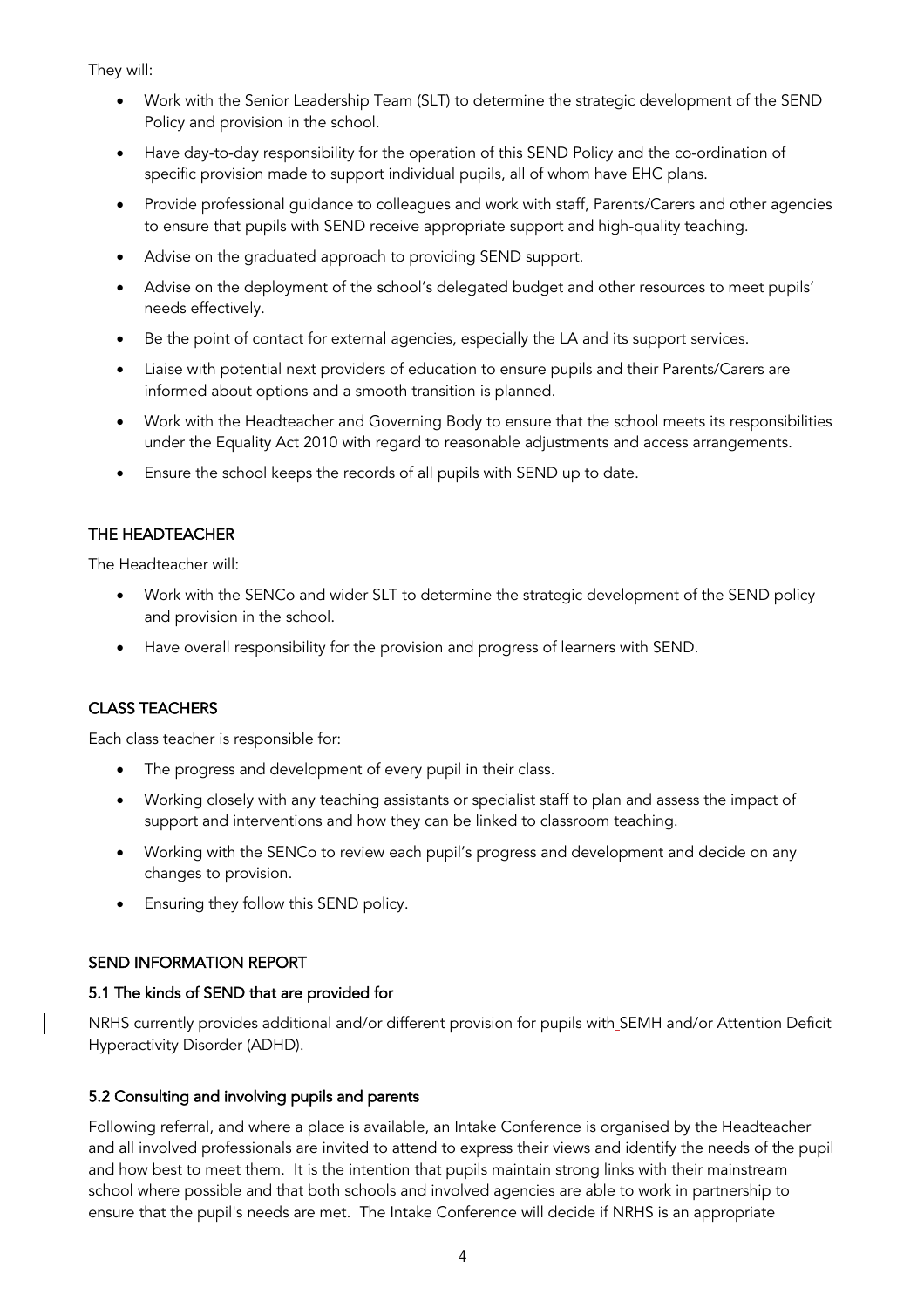placement and set up realistic success criteria for integration as appropriate. If the meeting recommends a place at NRHS and the Redbridge SEN Panel support this, an admission interview is organised by the Headteacher for the pupil and his/her Parents/Carers. If both parties agree to the placement, a start date is set and the LA notified. The pupil will generally have a 2-week period of induction in which they can become familiar with staff, other pupils and the routines of their class. As appropriate, staff will do some baseline testing on admission to prepare the pupil and colleagues to affect a positive start.

#### 5.3 Assessing and reviewing pupils' progress towards outcomes

Review meetings are held yearly or more frequently if specifically requested. Statutory Reviews are generally chaired by the Headteacher. All involved agencies and Parents/Carers are invited to attend and submit a report. The school and the pupil submit a written report. Following the introduction of the Code of Practice the agenda is prescriptive for all Statutory Reviews, which are held within 12 months of the pupil being enrolled at NRHS. At Statutory Reviews the pupil's progress and EHC Plan are discussed and, where necessary the plan is amended. Through this process we aim to ensure that the individual's needs are identified and that all agencies are aware of progress made and changes which may need to be implemented. The review process outlines targets for the future, the time span differing according to the individual, thus allocating responsibility for implementation to Parents/Carers, the school and external agencies and providing the framework of the Individual Education Plan (IEP).

#### 5.4 Supporting pupils moving between phases and Preparing for Adulthood (PfA)

We will share information with the school, college, or other setting the pupil is moving to. We will agree with Parents /Carers and pupils which information will be shared as part of this. All movement between phases are agreed in collaboration with Parents/Carers, SEND and other professionals through the Annual Review process.

## 5.5 Our approach to teaching pupils with SEND

Teachers are responsible and accountable for the progress and development of all the pupils in their class.

High quality teaching is our first step in responding to pupils who have SEND. This will be differentiated for individual pupils.

We will also provide the following interventions:

- In-class support.
- Speech and Language Therapy.
- Additional Literacy and Numeracy support.
- Social skills intervention.
- Prefect and Leadership opportunities.
- Therapeutic Support including Counselling, Music and Art Therapy.

#### 5.6 Adaptations to the curriculum and learning environment

We make the following adaptations to ensure all pupils' needs are met:

- Differentiating our curriculum to ensure all pupils are able to access it e.g., by grouping, 1-1 work, teaching style, content of the lesson, etc.
- Adapting our resources and staffing.
- Using recommended aids, such as laptops, coloured overlays, visual timetables, larger font, etc.
- Differentiating our teaching e.g., giving longer processing times, pre-teaching of key vocabulary, reading instructions aloud, etc.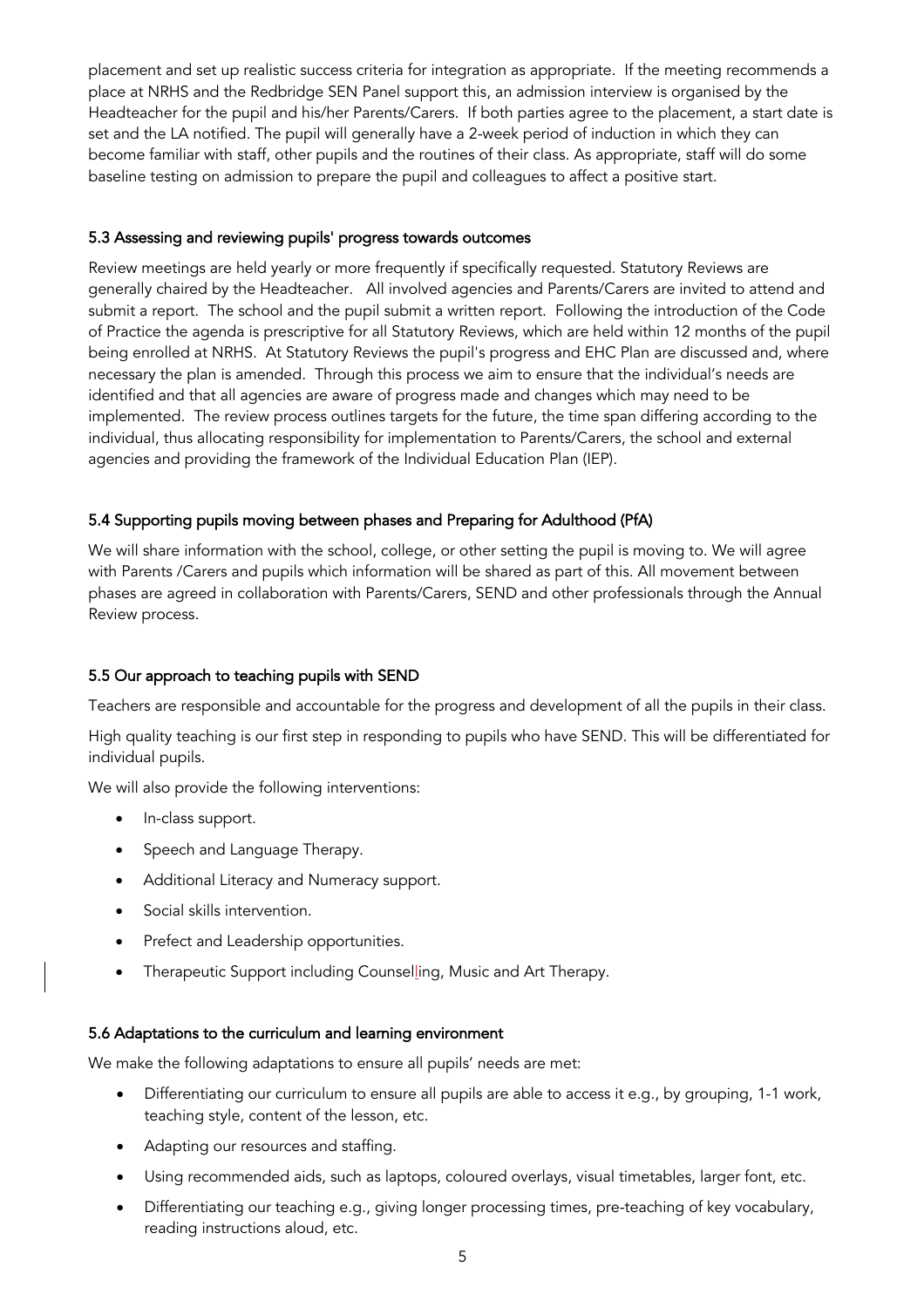## 5.7 Additional support for learning

We have 12 teaching assistants who are trained to deliver interventions such as Additional Literacy Support, Additional Numeracy Support, 1-1 support, small group work.

We work with the following agencies to provide support for pupils with SEND:

- Educational Psychologist.
- Speech and Language Therapist.
- Counsellors.
- Fusion.
- Social Care.
- Local Authority Special Educational Needs.
- Outreach Teams.

#### 5.8 Expertise and training of staff

All staff at NRHS benefit from regular liaison with and input from our SENCo. Training opportunities are regularly provided to staff as an on-going part of staff development. This is delivered through a range of inset days bespoke CPD programmes and through the use of a range of specialist Outreach Teams.

#### 5.9 Securing equipment and facilities

Equipment and facilities are identified and procured for each child according to the need or needs identified in the EHC plan.

#### 5.10 Evaluating the effectiveness of SEND provision

We evaluate the effectiveness of provision for pupils with SEND by:

- Reviewing pupils' individual progress towards their goals each term.
- Reviewing the impact of interventions regularly.
- Using pupil questionnaires.
- Monitoring by the SENCo.
- Holding statutory reviews for all pupils.

## **5.11 Enabling pupils with SEND to engage in activities available to those in the school who do not have SEND**

All of our extra-curricular activities and school visits are available to all our pupils.

All pupils are encouraged to go on our residential trip(s).

All pupils are encouraged to take part in sports day/school plays/special workshops, etc.

No pupil is ever excluded from taking part in these activities because of their SEND or disability.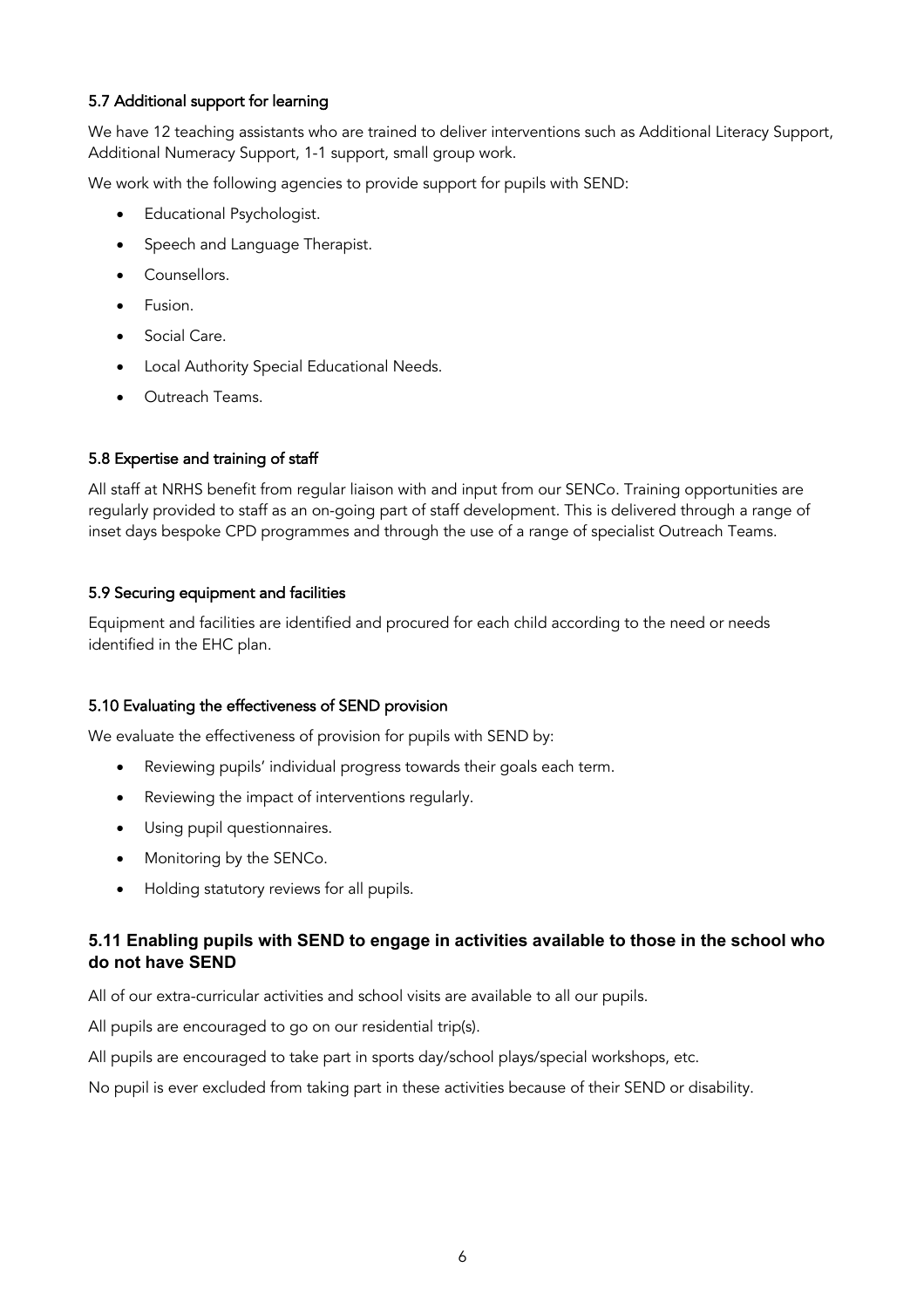# **5.12 Support for improving emotional and social development**

We provide support for pupils to improve their emotional and social development in the following ways:

- Therapeutic Support School Counsellor, Music Therapy, Art Therapy.
- Small group social activities.
- Development of skills through a comprehensive P.E. curriculum.
- Small group teaching.
- Enrichment opportunities such as Horse riding, Swimming etc.
- In-house Horticulture facilities.

We have a zero-tolerance approach to bullying.

## **5.13 Working with other agencies**

At NRHS we believe that the partnership between home, school and external agencies is essential in meeting the special educational needs of our pupils. NRHS is a transition process for many pupils. If this is to be achieved, it is vital that all involved agencies establish, maintain and review their involvement with the individual pupil.

NRHS has links with Primary, Secondary and special schools, the Children's Trust, the Child & Family Consultation Centre, the Educational Psychology Service, Education Welfare Service, the Directorate of Personal Services, Health and Community Care, Youth Offending Team and other external agencies as listed in the LA handbook.

## **5.14 Complaints about SEND provision**

Complaints about SEND provision in our school should be made to the Headteacher in the first instance. They will then be referred to the school's Complaints Policy.

The Parents/Carers of pupils with disabilities have the right to make disability discrimination claims to the first-tier SEND tribunal if they believe that our school has discriminated against their children. They can make a claim about alleged discrimination regarding:

- Exclusions.
- Provision of Education and Associated Services.
- Making reasonable adjustments, including the provision of auxiliary aids and services.

## **5.15 Contact details of support services for parents of pupils with SEND**

The Local Authority Special Educational Needs and Inclusion Services team is responsible for the administration of statutory assessments and statements of children with special educational needs under the Education Act 1996. This service is part of the London Borough of Redbridge Children's Trust.

- Lynton House 255-259, High Road, Ilford, Essex IG1 1NN
- senteam@redbridge.gov.uk
- 020 8708 8210

## **5.16 Contact details for raising concerns**

Concerns should initially be raised with the Headteacher, Mr S Walters (samwalters@nrhs.redbridge.sch.uk)